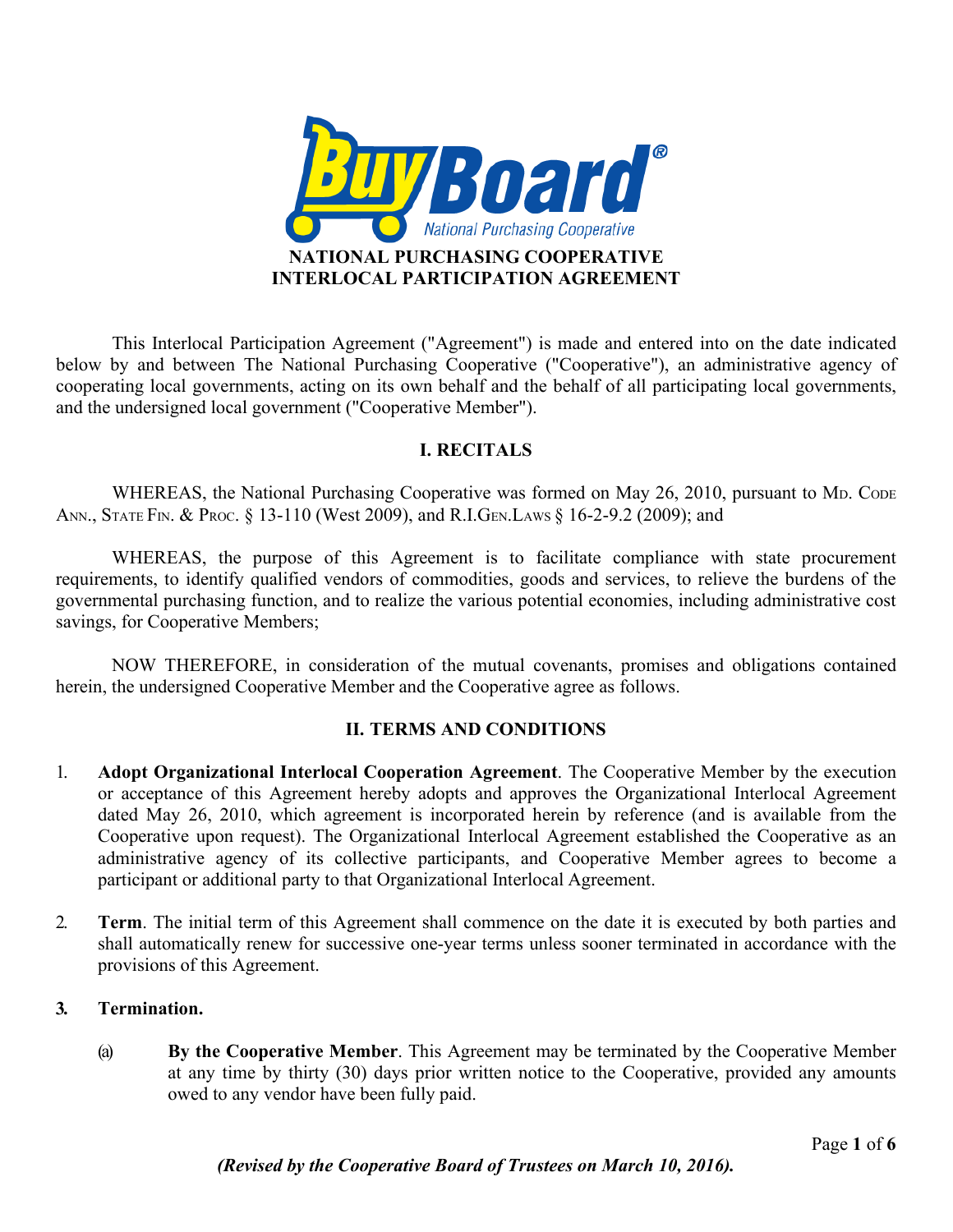### (b) **By the Cooperative.** The Cooperative may terminate this Agreement by:

(1) Giving ten (10) days notice by certified mail to the Cooperative Member if the Cooperative Member breaches this Agreement; or

(2) Giving thirty (30) days notice by certified mail to the Cooperative Member with or without cause.

- (c) **Termination Procedure.** If the Cooperative Member terminates its participation under this Agreement or breaches this Agreement, or if the Cooperative terminates participation of the Cooperative Member, the Cooperative Member shall bear the full financial responsibility for all of its purchases made from vendors under or through this Agreement. The Cooperative may seek the whole amount due, if any, from the terminated Cooperative Member. In addition, the Cooperative Member agrees it will not be entitled to a distribution which may occur after the Cooperative Member terminates from the Cooperative.
- 4. **Payments by Cooperative Member.** The Cooperative Member will make timely payments to the vendor for the goods, materials and services received in accordance with the terms and conditions of the bid invitation, instructions, and all other applicable procurement documents. Payment for goods, materials and services and inspections and acceptance of goods, materials and services ordered by the procuring Cooperative Member shall be the exclusive obligation of the procuring Cooperative Member, and not the Cooperative. Furthermore, the Cooperative Member is solely responsible for negotiating and securing ancillary agreements from the vendor on such other terms and conditions, including provisions relating to insurance or bonding, that the Cooperative Member deems necessary or desirable under federal, state or local law, local policy or rule, or within its business judgment.
- 5. **Payments by Vendors.** The parties agree that the Cooperative will require payment from vendors which are selected to provide goods, materials or services to Cooperative Members. Such payment (hereafter "Vendor Fees") may be up to two percent (2%) of the purchase price paid by Cooperative Members or a flat fee amount that may be set from time to time by the Cooperative Board of Directors. Cooperative Member agrees that these Vendor Fees fairly compensate the Cooperative for the services and functions performed under this Agreement and that these Vendor Fees enable the Cooperative to pay the administrative, endorsement, licensing, marketing, and other expenses involved in successfully operating a program of electronic commerce for the Cooperative Members. Further, Cooperative Member affirmatively disclaims any rights to such Vendor Fees, acknowledging all such fees are the property of the Cooperative. Similarly, in no event shall a Cooperative Member be responsible for payment of Vendor Fees.
- 6. **Distribution.** From time to time, and at the sole discretion of the Cooperative Board of Directors, the Cooperative may issue a distribution to Cooperative Members under a plan developed by the Cooperative Board of Directors. The Cooperative Member acknowledges that a distribution is never guaranteed and will depend on the overall financial condition of the Cooperative at the time of the distribution and the purchases made by the Cooperative Member.
- 7. **Administration.** The Cooperative may enter into contracts with others, including non-profit associations, for the administration, operation and sponsorship of the purchasing program provided by this Agreement. The Cooperative will provide reports, at least annually, to the Cooperative Member electronically or by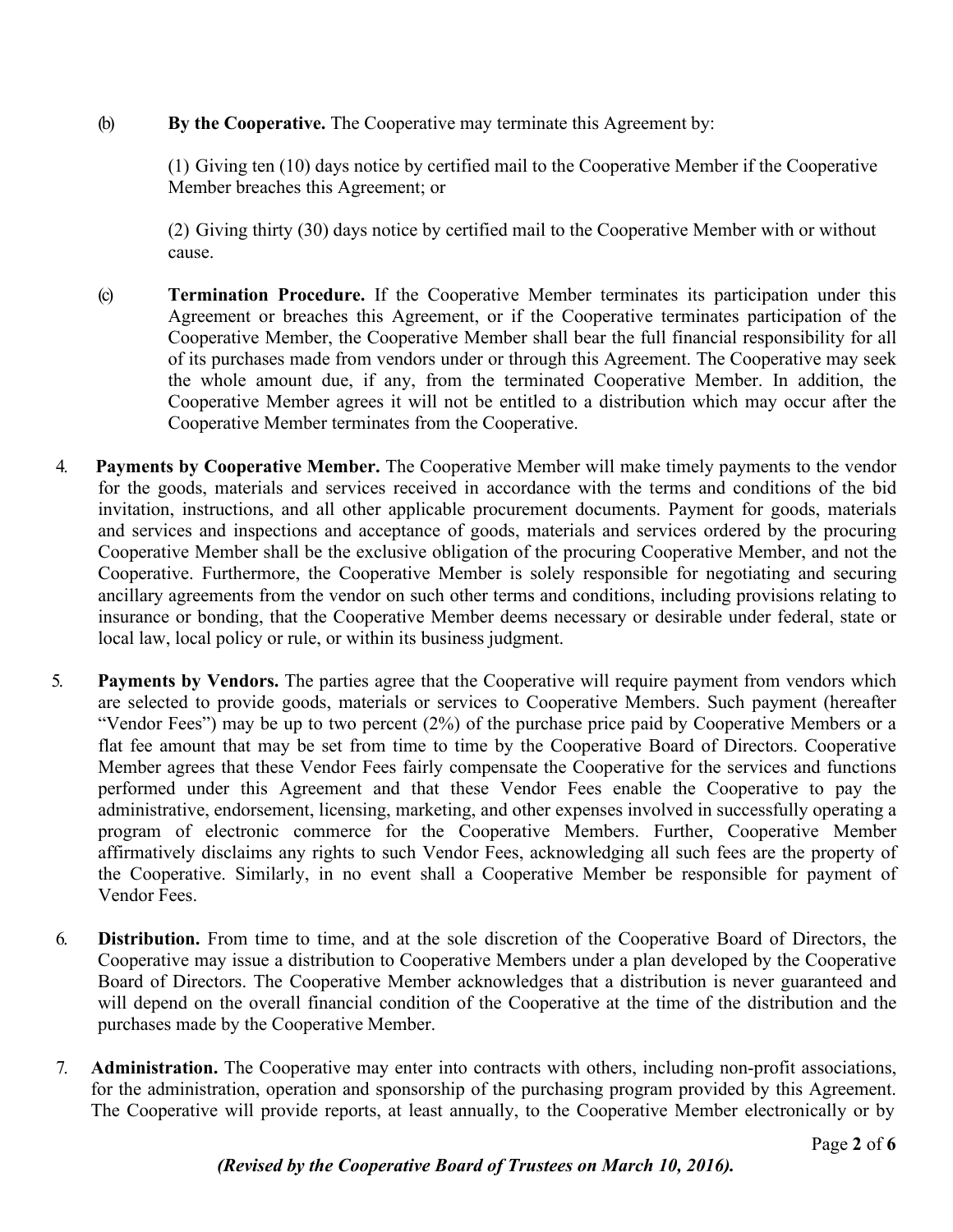mail. Cooperative Member will report purchase orders generated under this Agreement to the Cooperative or its designee, in accordance with instructions of the Cooperative.

8. **BuyBoard®.** Cooperative Member will have a non-exclusive license to use the BuyBoard electronic purchasing application (BuyBoard) during the term of this Agreement. Cooperative Member acknowledges and agrees that the BuyBoard electronic application and trade name are owned by the Texas Association of School Boards, Inc., and that neither the Cooperative nor the Cooperative Member has any proprietary rights in the BuyBoard electronic application or trade name. The Cooperative Member will not attempt to resell, rent, or otherwise distribute any part of BuyBoard to any other party; nor will it attempt to modify the BuyBoard programs on the server or acquire the programming code. The Cooperative Member may not attempt to modify, adapt, translate, distribute, reverse engineer, decompile, or disassemble any component of the application. The Cooperative Member will use BuyBoard in accordance with instructions from the Cooperative (or its designee) and will discontinue use upon termination of participation in the Cooperative. The Cooperative Member will maintain equipment, software and conduct testing to operate the BuyBoard system at its own expense.

# **III. GENERAL PROVISIONS**

- 1. **Amendment by Notice.** The Board may amend this Agreement, provided that prior written notice is sent to the Cooperative Member at least 60 days prior to the effective date of any change described in such amendment and provided that the Cooperative Member does not terminate its participation in the Cooperative before the expiration of said 60 days.
- 2. **Authorization to Participate and Compliance with Local Policies.** Each Cooperative Member represents that its governing body has duly authorized its participation in the Cooperative and that the Cooperative Member will comply with all state and local laws and policies pertaining to purchasing of goods and services through its membership in the Cooperative.
- 3. **Bylaws.** The Cooperative Member agrees to abide by the Bylaws of the Cooperative, as they may be amended, and any and all written policies and procedures established by the Cooperative. Notwithstanding the foregoing, the Cooperative shall provide written notice to the Cooperative Member of any amendment to the Bylaws of the Cooperative and any written policy or procedure of the Cooperative that is intended to be binding on the Cooperative Member. The Cooperative shall promptly notify all Cooperative Members in writing of any Bylaw amendment, policy or procedure change.
- 4. **Cooperation and Access.** The Cooperative Member agrees that it will cooperate in compliance with any reasonable requests for information and/or records made by the Cooperative. The Cooperative reserves the right to audit the relevant records of any Cooperative Member. Any breach of this provision shall be considered material and shall make the Agreement subject to termination on ten (10) days written notice to the Cooperative Member.
- 5. **Coordinator.** The Cooperative Member agrees to appoint a program coordinator who shall have express authority to represent and bind the Cooperative Member, and the Cooperative will not be required to contact any other individual regarding program matters. Any notice to or any agreements with the coordinator shall be binding upon the Cooperative Member. The Cooperative Member reserves the right to change the coordinator as needed by giving written notice to the Cooperative. Such notice is not effective until actually received by the Cooperative.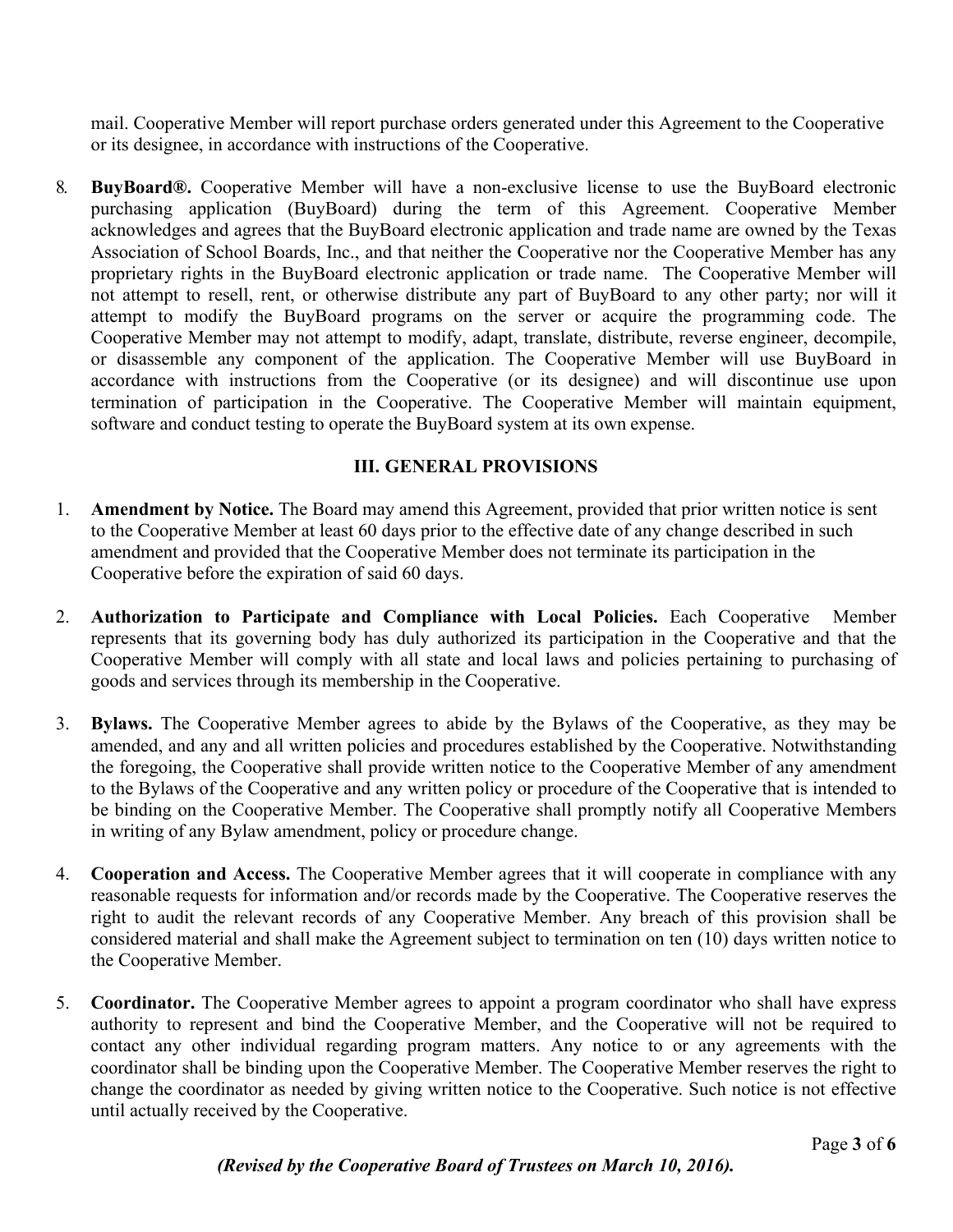- 6. **Current Revenue.** The Cooperative Member hereby represents that all payments, fees, and disbursements required of it hereunder shall be made from current revenues budgeted and available to the Cooperative Member.
- 7. **Defense and Prosecution of Claims.** The Cooperative Member authorizes the Cooperative to regulate the commencement, defense, intervention, or participation in a judicial, administrative, or other governmental proceeding or in an arbitration, mediation, or any other form of alternative dispute resolution, or other appearances of the Cooperative in any litigation, claim or dispute which arises from the services provided by the Cooperative on behalf of its members, collectively or individually. Neither this provision nor any other provision in this Agreement will create a legal duty for the Cooperative to provide a defense or prosecute a claim; rather, the Cooperative may exercise this right in its sole discretion and to the extent permitted or authorized by law. The Cooperative Member shall reasonably cooperate and supply any information necessary or helpful in such prosecution or defense. Subject to specific revocation, the Cooperative Member hereby designates the Cooperative to act as a class representative on its behalf in matters arising out of this Agreement.
- 8. **Governance.** The Board of Directors (Board) will govern the Cooperative in accordance with theBylaws.
- 9. **Legal Authority.** The Cooperative Member represents to the Cooperative the following:
	- a) The Cooperative Member has conferred with legal counsel and determined it is duly authorized by the laws of the jurisdiction in which the Cooperative Member lies to participate in cooperative purchasing, and specifically, the National Purchasing Cooperative.
	- b) The Cooperative Member possesses the legal authority to enter into this Agreement and can allow this Agreement to automatically renew without subsequent action of its governing body.
	- c) Purchases made under this Agreement will satisfy all procedural procurement requirements that the Cooperative Member must meet under all applicable local policy, regulation, or state law.
	- d) All requirements––local or state–for a third party to approve, record or authorize the Agreement have been met.
- 10. **Disclaimer.** THE COOPERATIVE, ITS ENDORSERS, SPONSORS AND SERVICING CONTRACTORS, INCLUDING THE NATIONAL SCHOOL BOARDS ASSOCIATION (NSBA) AND THE TEXAS ASSOCIATION OF SCHOOL BOARDS, INC. (TASB), DO NOT WARRANT THAT THE OPERATION OR USE OF COOPERATIVE SERVICES WILL BE UNINTERRUPTED OR ERROR FREE.

THE COOPERATIVE, ITS ENDORSERS, SPONSORS AND SERVICING CONTRACTORS, HEREBY DISCLAIM ANY AND ALL WARRANTIES, EXPRESS OR IMPLIED, IN REGARD TO ANY INFORMATION, PRODUCT OR SERVICE FURNISHED UNDER THIS AGREEMENT, INCLUDING WITHOUT LIMITATION, ANY AND ALL IMPLIED WARRANTIES OF MERCHANTABILITY OR FITNESS FOR A PARTICULAR PURPOSE.

- 11. **Limitation of Liability.** Without waiver of the disclaimer or other limitation of liability in this Agreement, the parties agree that:
	- (a) Neither party waives any immunity from liability afforded under law;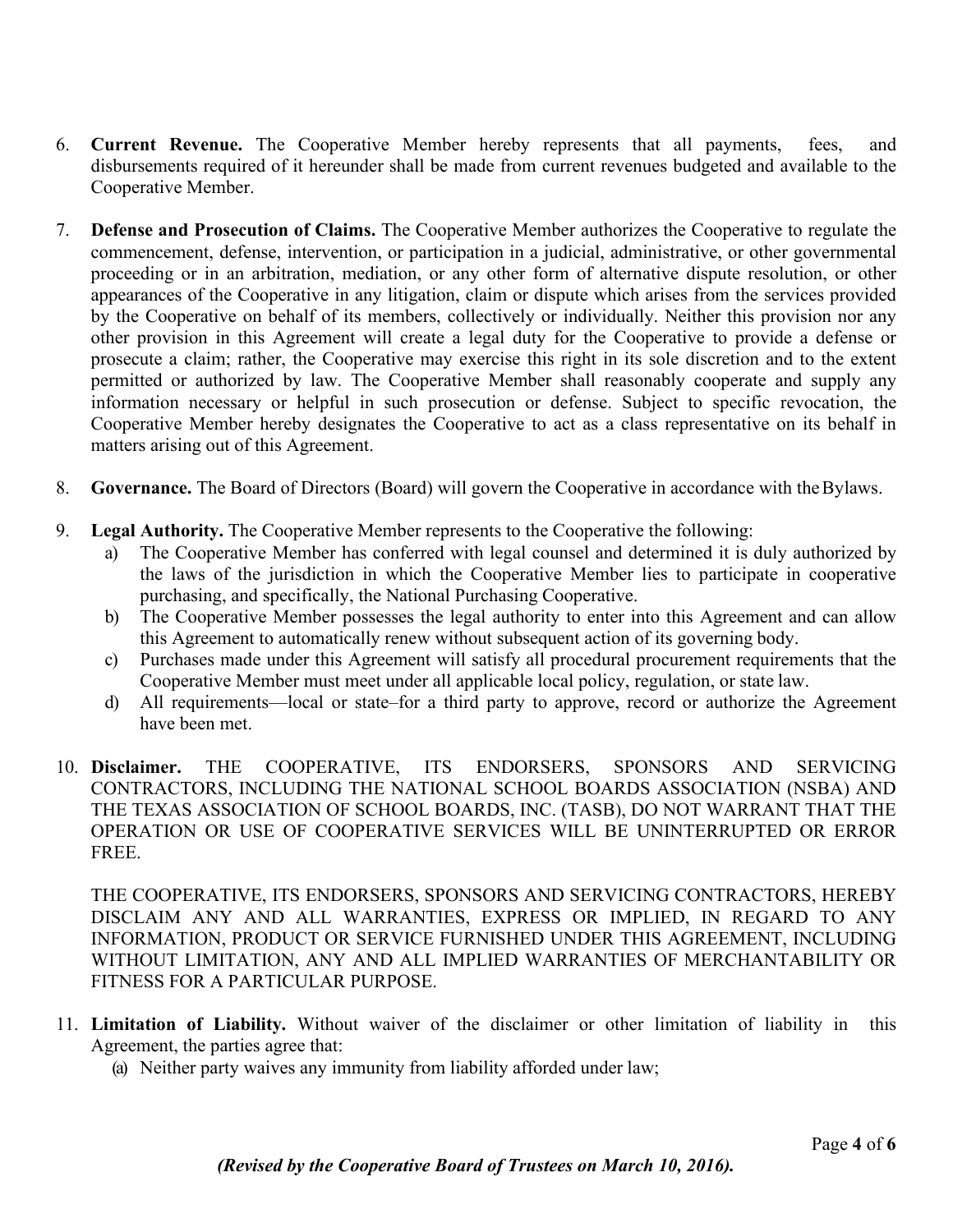- (b) In regard to any lawsuit or formal adjudication arising out of or relating to this Agreement, neither party shall be liable to the other under any circumstance for special, incidental, consequential, or exemplary damages;
- (c) The maximum amount of damages recoverable will be limited to the amount of fees which the Cooperative received as a direct result of the Cooperative Member's purchase activity, within 12 months of when the lawsuit or action was filed; and
- (d) In the event of a lawsuit or formal adjudication the prevailing party will be entitled to recover reasonable attorney's fees.

Without waiver of the disclaimer or other limitation of liability in this Agreement, the parties further agree to limit the liability of the Cooperative's Endorsers, Sponsors and Servicing Contractors (defined in Paragraph 11, above) up to the maximum amount each received from or through the Cooperative, as a direct result of the undersigned Cooperative Member's purchase activity, within 12 months of the filing of any lawsuit or action.

- 12. **Limitation of Rights.** Except as otherwise expressly provided in this Agreement, nothing in this Agreement is intended to confer upon any person, other than the parties hereto, any benefits, rights, or remedies under or by reason of this Agreement.
- 13. **Merger/Entirety.** This Agreement, together with the Cooperative's Bylaws and Organizational Interlocal Agreement, represents the complete understanding of the Cooperative and Cooperative Member. To the extent there exists any conflict between the terms of this Agreement and that of prior agreements, the terms of this Agreement shall control and take precedence over all prior participation agreements.
- 14. **Notice.** Any written notice to the Cooperative may be given by e-mail to NSBA at BuyBoard@nsba.org; by U.S. mail, postage prepaid, and delivered to the National Purchasing Cooperative, 1680 Duke Street FL2, Alexandria, VA, 22314; or other mode of delivery typically used in commerce and accessible to the intended recipient. Notices to Cooperative Member may be given by e-mail to the Cooperative Member's Coordinator or other e-mail address of record provided by the Cooperative Member; by U.S. mail, postage prepaid, and delivered to the Cooperative Member's Coordinator or chief executive officer (e.g., superintendent, city manager, county judge or mayor); or other mode of delivery typically used in commerce and accessible to the intended recipient.
- 15. **Severability.** If any portion of this Agreement shall be declared illegal or held unenforceable for any reason, the remaining portions shall continue in full force and effect.
- 16. **Signatures/Counterparts.** The failure of a party to provide an original, manually executed signature to the other party will not affect the validity, enforceability or binding effect of this Agreement because either party may rely upon an electronic or facsimile signature as if it were an original. Furthermore, this Agreement may be executed in several separate counterparts, each of which shall be an original and all of which shall constitute one and the same instrument.
- 17. **Authority.** By the execution and delivery of this Agreement, each undersigned individual represents that he or she is authorized to bind the entity that is a party to this Agreement.